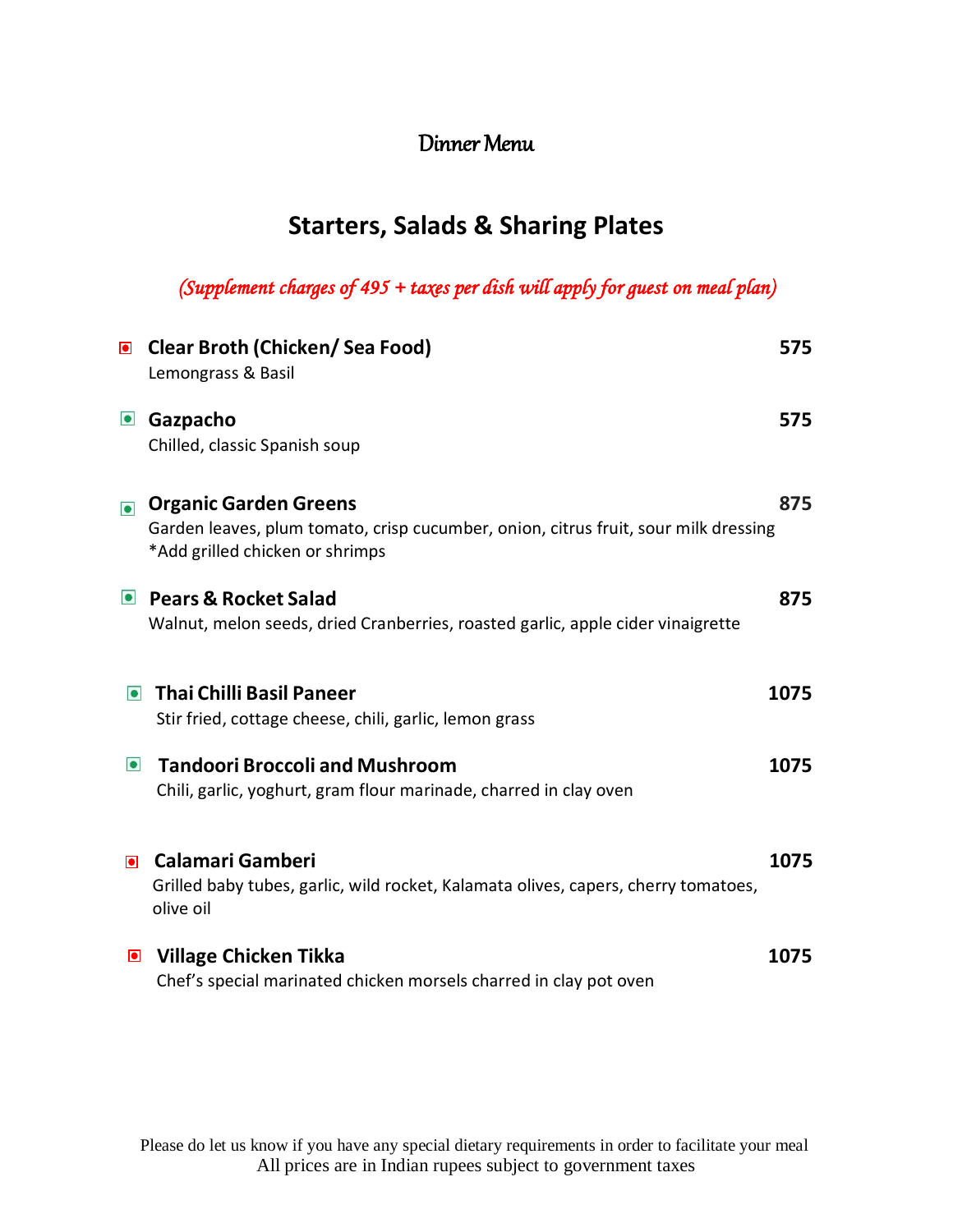# **Chef's Signatures** *(Actual charges apply for guests on meal plan)*

#### **To Start**

|                | <b>E</b> Pan Seared Scallops<br>Avocado and orange salsa, onion and balsamic relish                                                                                                                                    | 1875 |
|----------------|------------------------------------------------------------------------------------------------------------------------------------------------------------------------------------------------------------------------|------|
|                | <b>Mains</b>                                                                                                                                                                                                           |      |
| $\bullet$      | <b>Assiettte of Seafood</b><br>Lebanese spiced Arabian king prawns and ripe plum puree<br>Alaskan king crab cake, wild mushroom soil, dill and water cress puree<br>Tellicherry pepper Seabass, cherry tomato emulsion | 4950 |
| $\blacksquare$ | <b>New Zealand Lamb</b><br>Pan grilled lamb chops, truffle potato mash<br>Seared asparagus, arugula salad, red wine Jus                                                                                                | 3250 |
| $\bullet$      | <b>Fillet Of Norwegian Salmon</b><br>Dill potato mash, braised carrot, sautéed pokchoy & fennel fish fumet                                                                                                             | 2950 |
|                | • Portobello Mushroom<br>Filling of chipotle peppers, marinated vegetables & cheese, saffron risotto,<br>glazed asparagus, mushroom soil                                                                               | 2250 |
|                | <b>Dessert</b>                                                                                                                                                                                                         |      |
|                | ■ Treasure Of Trio                                                                                                                                                                                                     | 1475 |

Our signature Trio of Belgium chocolate mousse on sablé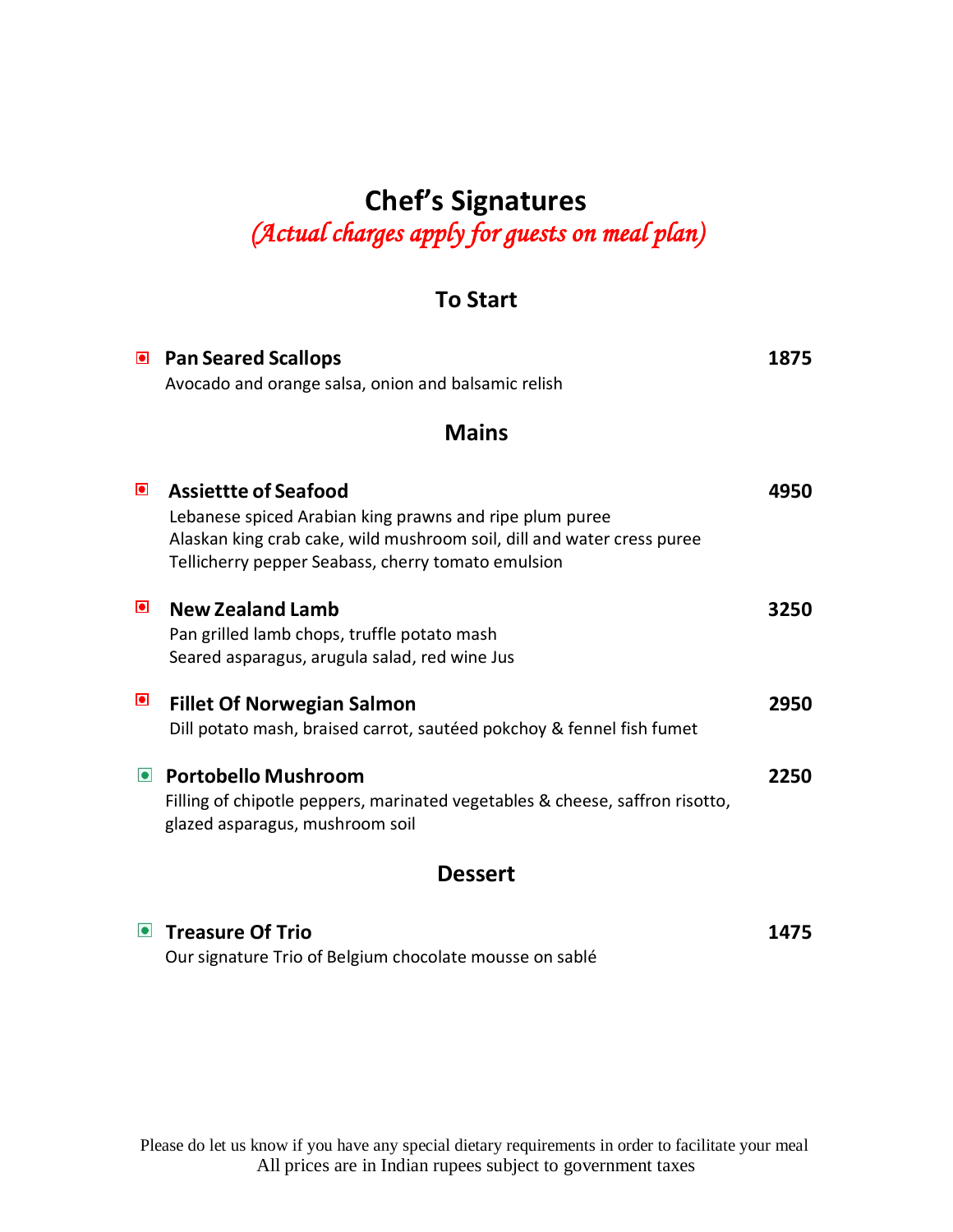# **Large Plates**

*(Supplement charges of 695 + taxes per dish will apply for guest on meal plan)* 

| $\bullet$ | <b>Seafood Thermidor</b>                                                                                         | 1395 |
|-----------|------------------------------------------------------------------------------------------------------------------|------|
|           | Baked mixed Seafood served with garlic bread                                                                     |      |
| $\bullet$ | <b>Masala Grilled Kingfish</b>                                                                                   | 1295 |
|           | Chilli, ginger, garlic, local spices                                                                             |      |
| $\bullet$ | <b>Malabar Fish Curry</b>                                                                                        | 1295 |
|           | Coastal fish curry flavored with chili, tamarind and coconut cream                                               |      |
|           | Salcete Fish Curry                                                                                               | 1295 |
|           | An authentic Goan pomfret curry made from coconut and blend of<br>Spices flavored with kokum                     |      |
| $\bullet$ |                                                                                                                  |      |
|           | <b>Exotica's Butter Chicken</b>                                                                                  | 1295 |
|           | Tandoor cooked chicken morsels in a cardamom flavored tomato sauce<br>With butter and sun-dried fenugreek leaves |      |
| $\bullet$ | <b>Cajun Grilled Chicken</b>                                                                                     | 1295 |
|           | Herbed mash, vegetable of the day, pan jus                                                                       |      |
| $\bullet$ | <b>Paneer Lababdar</b>                                                                                           | 1095 |
|           | Pan tossed Indian cottage cheese cooked with onions, tomato masala and<br>grounded spices                        |      |
|           | Vegetable Xacuti                                                                                                 | 1095 |
| $\bullet$ | Vegetable in poppy seed, dried chili and coconut curry served with poie bread                                    |      |
|           |                                                                                                                  |      |
| $\bullet$ | <b>Malabar Vegetable Curry</b>                                                                                   | 1095 |
|           | Coastal vegetable curry flavored with chili, mustard and coconut cream                                           |      |
| $\bullet$ | Dal Makhani                                                                                                      | 1095 |
|           | Slow simmered black lentils with butter                                                                          |      |
| $\bullet$ | <b>Dal Tadka</b>                                                                                                 | 1095 |
|           | Yellow lentils tempered with cumin, garlic, red chili and coriander                                              |      |
|           |                                                                                                                  |      |

Please do let us know if you have any special dietary requirements in order to facilitate your meal All prices are in Indian rupees subject to government taxes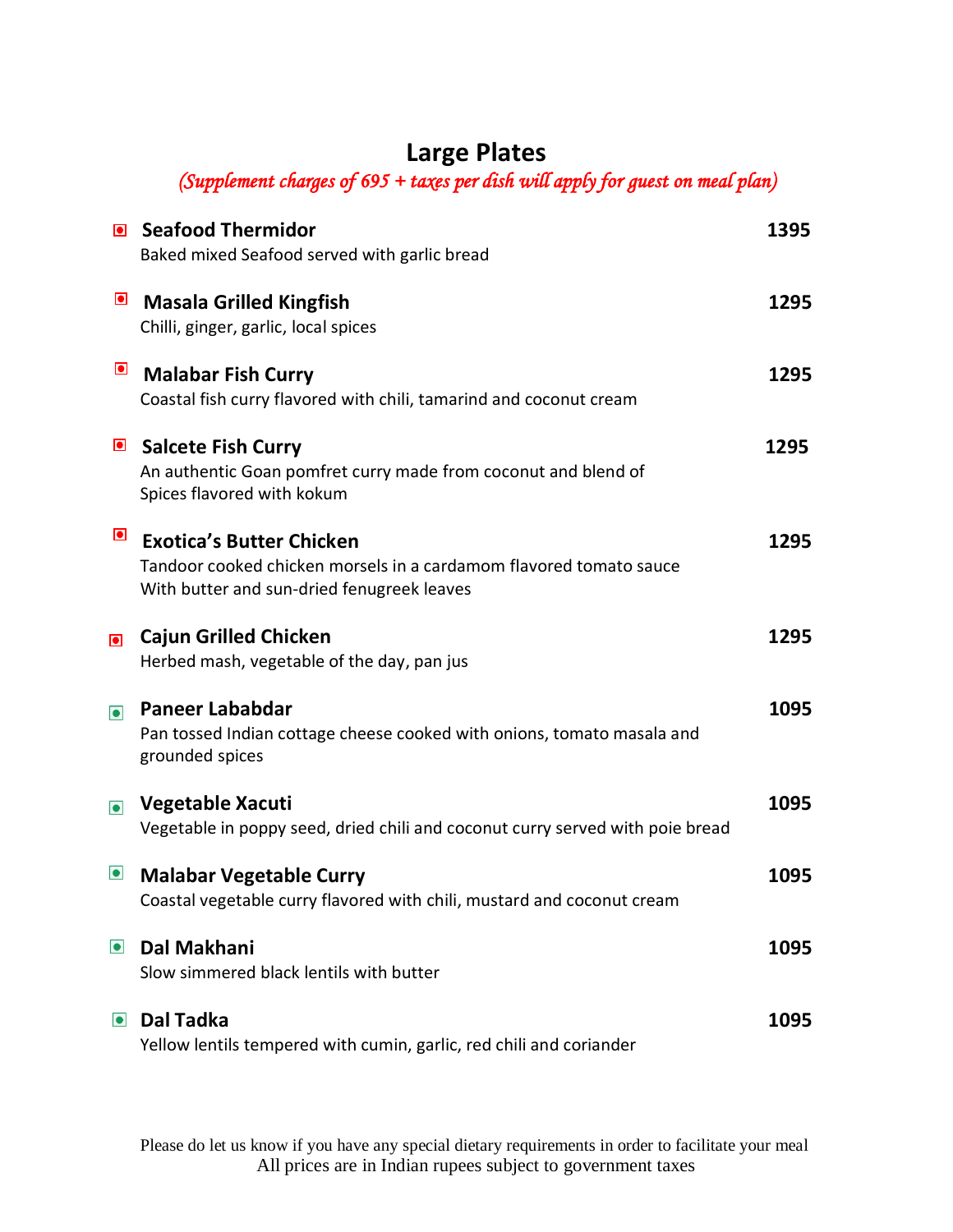## **Sides**

| $\bullet$ Steamed Rice<br>Fragrant steamed basmati rice | 495 |
|---------------------------------------------------------|-----|
| • Tandoori Roti                                         | 245 |
| ■ Naan (Cheese, Garlic, Butter)                         | 245 |

### **From the Lobster Village Seafood grills**

#### **Selection of the Day**

**Catch by weight** *(Actual charges apply for guests on meal plan)*

| <b>Goan Spiny Lobster</b>  | As per 100 grams $@$      | 675 |
|----------------------------|---------------------------|-----|
| <b>Jumbo Prawns</b>        | As per 100 grams $@$      | 675 |
| Fish                       | As per 100 grams $\omega$ | 650 |
| <b>Other Seafood Catch</b> | As per 100 grams $\omega$ | 450 |

**The above seafood comes with accompaniments and the preparation of your choice:**

**GRILLED -**

**Choice of sauces:** Goan Peri-Peri | Lemon Butter | Chili garlic |Garlic Butter Accompanied with creamy mash and grilled vegetable

- **CURRIED – Choices of: Malabar curry/Goan curry** Accompanied with Steamed rice or Naan bread
- **CRUMB FRIED Panko fried of your selection of fish and prawn only** Accompanied with fat chips, house salad and tartare sauce

Please do let us know if you have any special dietary requirements in order to facilitate your meal All prices are in Indian rupees subject to government taxes